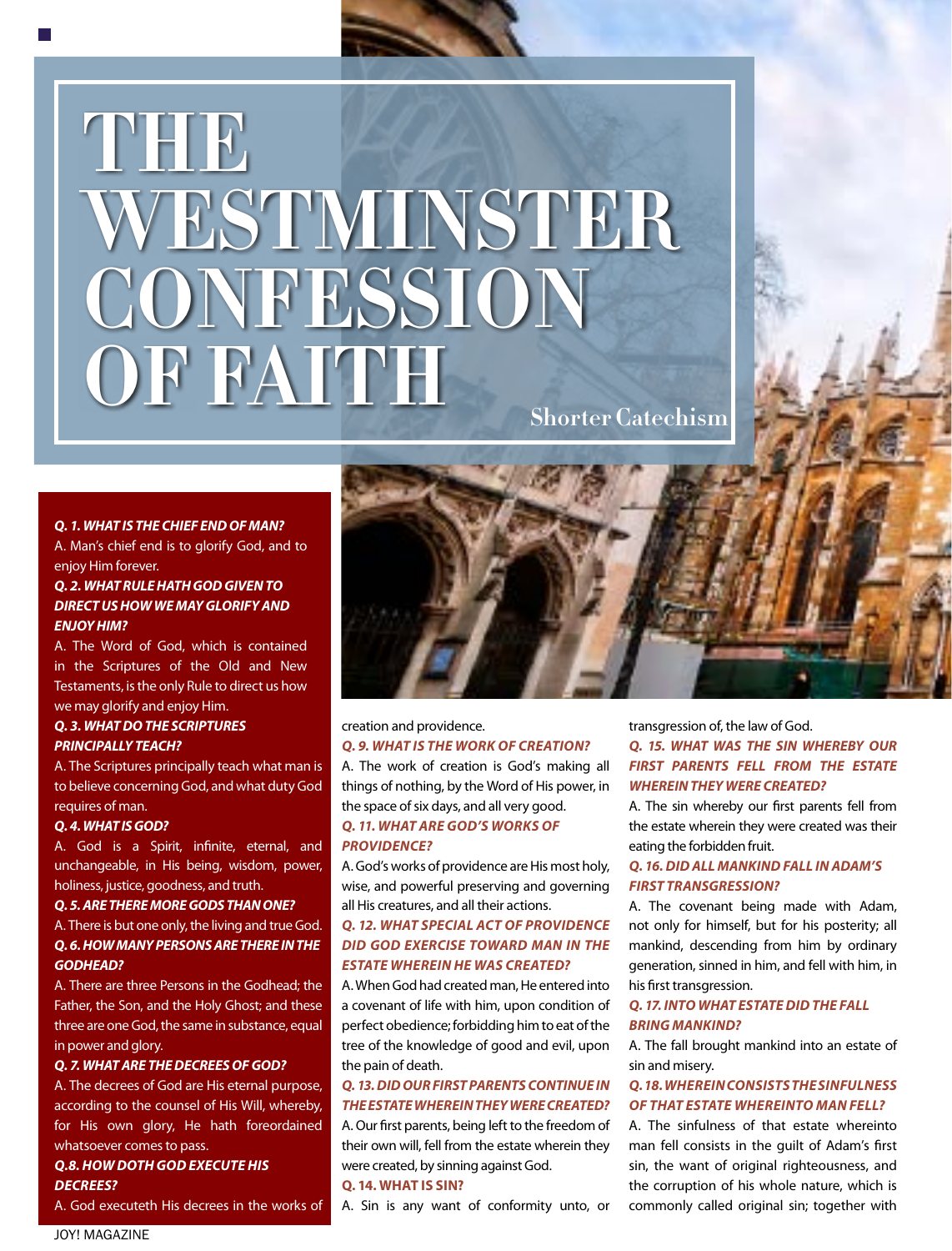

# **THE WESTMINSTER STANDARDS**

n 1643, during a time of political turmoil, military conflict, and<br>threats to religious freedom, the English Parliament called<br>upon 121 "learned, Godly, and judicious" pastors, teachers, and<br>Theologians to meet at Westmins n 1643, during a time of political turmoil, military conflict, and threats to religious freedom, the English Parliament called Theologians, to meet at Westminster Abby to provide considered guidance on issues of Faith and conduct, doctrine, and devotion, applying the Lordship of Christ to all areas of life.

The Westminster Assembly produced what has been described as the finest, most Biblical description and definition of Christian life, faith, and practice. The Westminster Confession, The Larger Catechism and The Shorter Catechism, have been adopted as the standards for most Reformed Churches.

The Westminster Confession was adopted by Act of the English Parliament in 1648 and by the Scottish Parliament in 1649.

The Westminster Standards have been adopted, with minor modifications, by the Congregational Churches in the form of The Savoy Declaration (1658), by the Baptists, in the London Confession of Faith (1689), and others.

The Westminster Catechism is built on the earlier Reformation Heidelberg Catechism, of 1563, which along with The Belgic

Confession and The Canons of Dort form the Three Forms of Unity of the Dutch Reformed Churches.

The Westminster Standards present succinct summaries of the Faith that are thoroughly and consistently Biblical. The Westminster Catechism has guided pastors and Sunday School teachers for over three centuries as an excellent teaching tool to encourage students to ask critical questions and to seek the truth from the Scripture as our ultimate authority. It is the duty of the Church to clearly define, defend, proclaim, and teach the whole counsel of God to a world of doubt and confusion.

"As far as I am able to judge, the Christian world, since the days of the Apostles, had never a synod of more excellent divines than the Westminster Assembly." – Rev. Richard Baxter

"The Westminster Standards are the richest, most precise, and best guarded statement ever penned… and of all that must be safeguarded if Evangelical Faith is to persist in the world." – Dr. B.B. Warfield

For your edification we are presenting here The Shorter Catechism.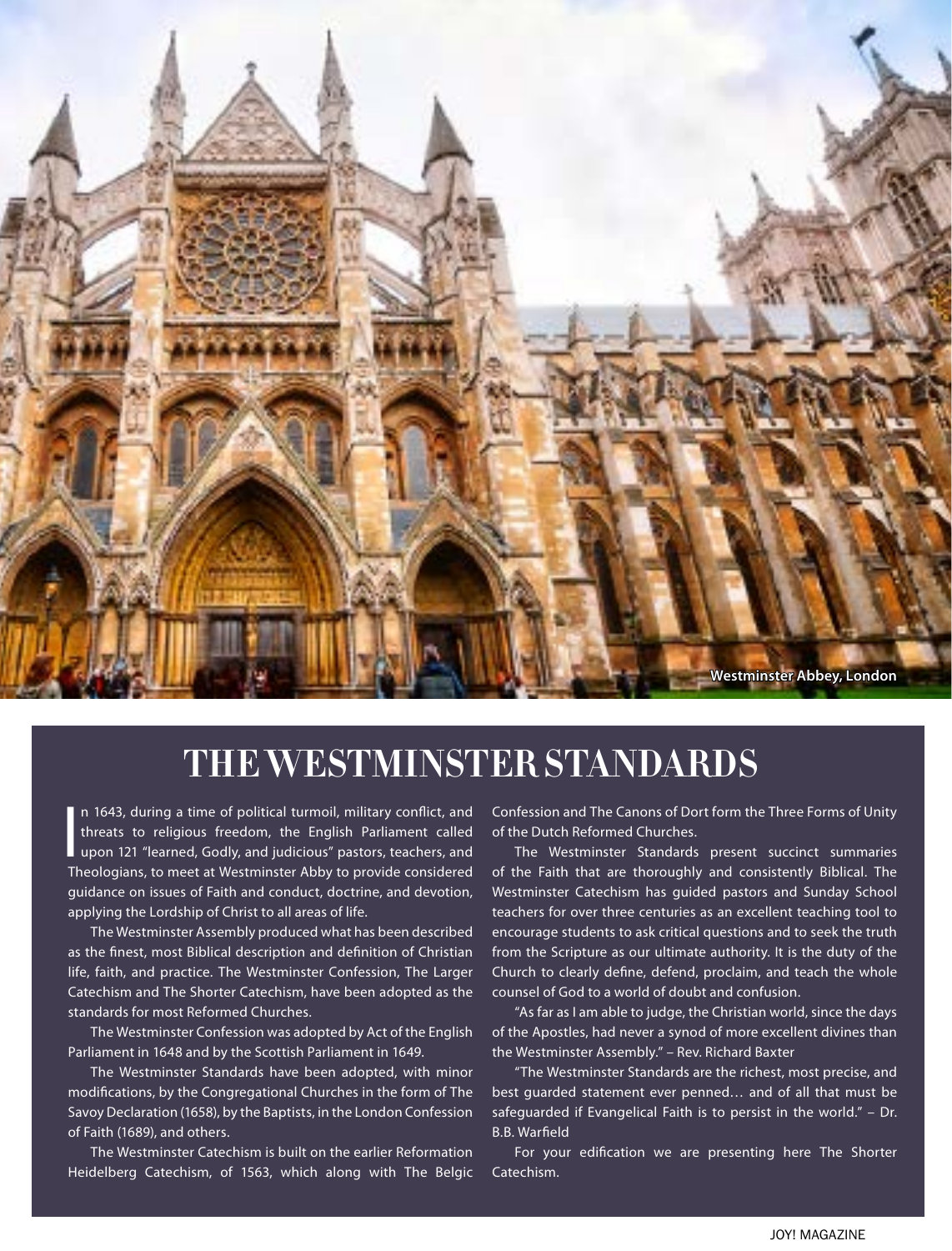# **THE WESTMINSTER CONFESSION OF FAITH**

all actual transgressions which proceed from it.

#### *Q. 19. WHAT IS THE MISERY OF THAT ESTATE WHEREINTO MAN FELL?*

A. All mankind by their fall lost communion with God, are under His wrath and curse, and so made liable to all miseries in this life, to death itself, and to the pains of hell forever.

#### *Q. 20. DID GOD LEAVE ALL MANKIND TO PERISH IN THE ESTATE OF SIN AND MISERY?*

A. God having, out of His mere good pleasure, from all eternity, elected some to everlasting life, did enter into a covenant of grace, to deliver them out of the estate of sin and misery, and to bring them into an estate of salvation by a Redeemer.

#### *Q. 21. WHO IS THE REDEEMER OF GOD'S ELECT?*

A. The only Redeemer of God's elect is the Lord Jesus Christ, who, being the eternal Son of God, became man, and so was, and continueth to be, God and man in two distinct natures, and one person, forever.

#### *Q. 22. HOW DID CHRIST, BEING THE SON OF GOD, BECOME MAN?*

A. Christ, the Son of God, became man by taking to himself a true body and a reasonable soul, being conceived by the power of the Holy Ghost in the womb of the virgin Mary, and born of her, yet without sin.

#### *Q. 23. WHAT OFFICES DOTH CHRIST EXECUTE AS OUR REDEEMER?*

A. Christ, as our redeemer, executeth the offices of a prophet, of a priest, and of a king, both in His estate of humiliation and exaltation. *Q. 24. HOW DOTH CHRIST EXECUTE THE* 

### *OFFICE OF A PROPHET?*

A. Christ executeth the office of a prophet, in revealing to us, by His Word and Spirit, the Will of God for our salvation.

#### *Q. 25. HOW DOTH CHRIST EXECUTE THE OFFICE OF A PRIEST?*

A. Christ executeth the office of a priest, in His once offering up of Himself a sacrifice to satisfy divine justice, and reconcile us to God; and in making continual intercession for us.



#### *Q. 26. HOW DOTH CHRIST EXECUTE THE OFFICE OF A KING?*

A. Christ executeth the office of a king, in subduing us to Himself, in ruling and defending us, and in restraining and conquering all His and our enemies.

### *Q. 27. WHEREIN DID CHRIST'S HUMILIATION CONSIST?*

A. Christ's humiliation consisted in His being born, and that in a low condition, made under the law, undergoing the miseries of this life, the wrath of God, and the cursed death of the Cross; in being buried, and continuing under the power of death for a time.

#### *Q. 28. WHEREIN CONSISTETH CHRIST'S EXALTATION?*

A. Christ's exaltation consisteth in His rising again from the dead on the third day, in ascending up into Heaven, in sitting at the right hand of God the Father, and in coming to judge the world at the last day.

#### *Q. 29. HOW ARE WE MADE PARTAKERS OF THE REDEMPTION PURCHASED BY CHRIST?*

A. We are made partakers of the redemption purchased by Christ, by the effectual application of it to us by His Holy Spirit.

#### *Q. 30. HOW DOTH THE SPIRIT APPLY TO US THE REDEMPTION PURCHASED BY CHRIST?*

A. The Spirit applieth to us the redemption purchased by Christ, by working faith in us, and thereby uniting us to Christ in our effectual

#### calling.

#### *Q. 31. WHAT IS EFFECTUAL CALLING?*

A. Effectual calling is the work of God's Spirit, whereby, convincing us of our sin and misery, enlightening our minds in the knowledge of Christ, and renewing our wills, He doth persuade and enable us to embrace Jesus Christ, freely offered to us in the Gospel.

# *Q. 32. WHAT BENEFITS DO THEY THAT ARE EFFECTUALLY CALLED PARTAKE OF IN THIS LIFE?*

A. They that are effectually called do in this life partake of justification, adoption, and sanctification, and the several benefits which in this life do either accompany or flow from them.

#### *Q. 33. WHAT IS JUSTIFICATION?*

A. Justification is an act of God's free grace, wherein He pardoneth all our sins, and accepteth us as righteous in His sight, only for the righteousness of Christ imputed to us, and received by faith alone.

#### *Q. 34. WHAT IS ADOPTION?*

A. Adoption is an act of God's free grace, whereby we are received into the number, and have a right to all the privileges of, the sons of God.

#### *Q. 35. WHAT IS SANCTIFICATION?*

A. Sanctification is the work of God's free grace, whereby we are renewed in the whole man after the image of God, and are enabled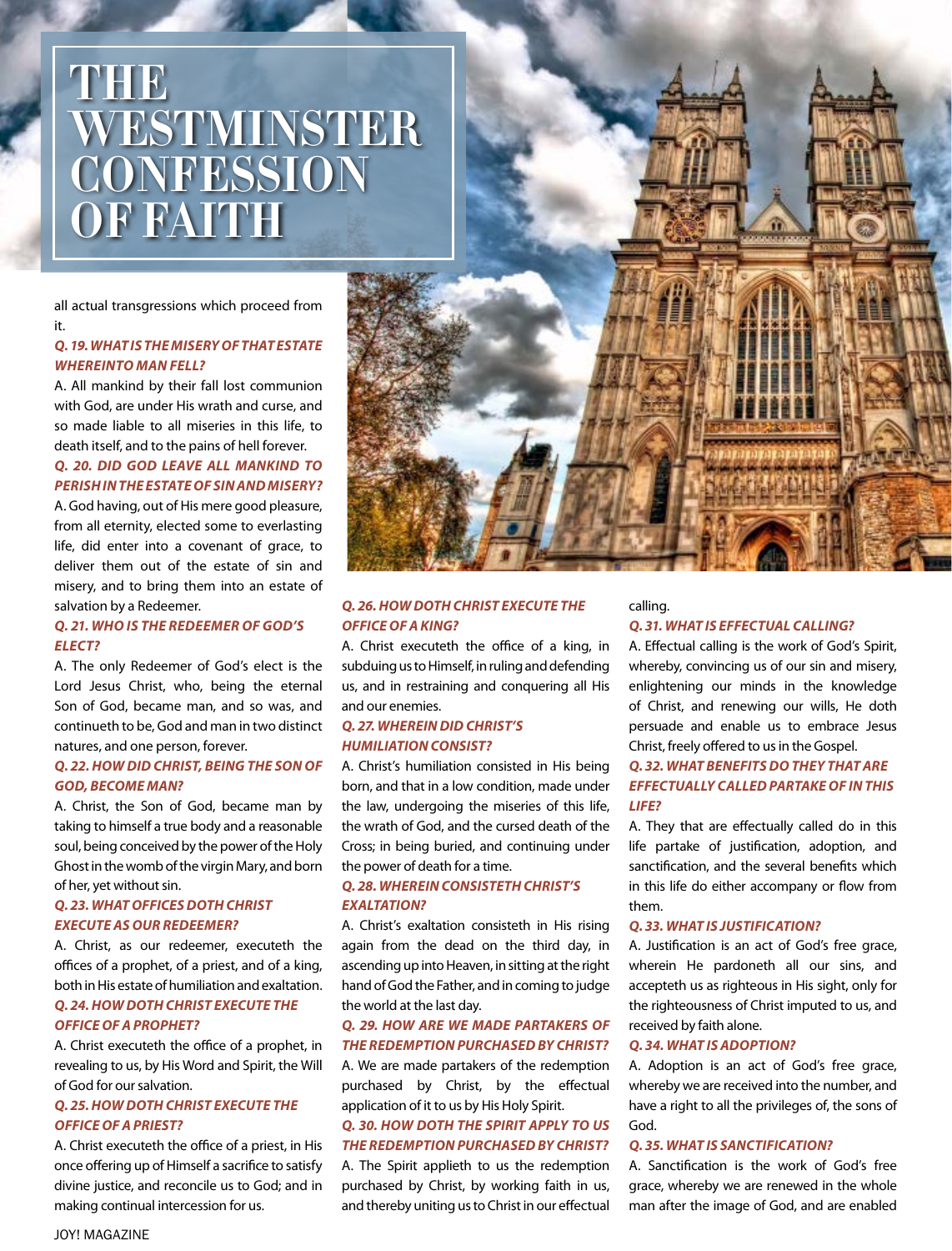

more and more to die unto sin, and live unto righteousness.

#### *Q. 36. WHAT ARE THE BENEFITS WHICH IN THIS LIFE DO ACCOMPANY OR FLOW FROM JUSTIFICATION, ADOPTION AND SANCTIFICATION?*

A. The benefits which in this life do accompany or flow from justification, adoption, and sanctification, are, assurance of God's love, peace of conscience, joy in the Holy Ghost, increase of grace, and perseverance therein to the end.

# *Q. 37. WHAT BENEFITS DO BELIEVERS RECEIVE FROM CHRIST AT DEATH?*

A. The souls of believers are at their death made perfect in holiness, and do immediately pass into glory; and their bodies, being still united to Christ, do rest in their graves till the resurrection.

### *Q. 38. WHAT DO BELIEVERS RECEIVE FROM CHRIST AT THE RESURRECTION?*

A. At the Resurrection, believers being raised up in glory, shall be openly acknowledged and acquitted in the day of judgement, and made perfectly blessed in the full enjoying of God to all eternity.

### *Q. 39. WHAT IS THE DUTY WHICH GOD REQUIRETH OF MAN?*

A. The duty which God requireth of man is



A. The rule which God at first revealed to man for His obedience was the moral law. *Q. 41. WHERE IS THE MORAL LAW* 

# *SUMMARILY COMPREHENDED?*

A. The moral law is summarily comprehended in the ten commandments. *Q. 42. WHAT IS THE SUM OF THE TEN COMMANDMENTS?*

A. The sum of the ten commandments is to love the Lord our God with all our heart, with all our soul, with all our strength, and with all our mind; and our neighbour as ourselves.

## *Q. 43. WHAT IS THE PREFACE TO THE TEN COMMANDMENTS?*

A. The preface to the ten commandments is in these words, *"I am the Lord thy God, which have brought thee out of the land of Egypt, out of the house of bondage."*

#### *Q. 44. WHAT DOTH THE PREFACE TO THE TEN COMMANDMENTS TEACH US?*

A. The preface to the ten commandments teacheth us that because God is the Lord, and our God, and redeemer, therefore we are bound to keep all His commandments. *Q. 45. WHICH IS THE 1ST COMMANDMENT?*

#### A. *"Thou shalt have no other gods before Me." Q. 46. WHAT IS REQUIRED IN THE 1ST COMMANDMENT?*

A. The first commandment requireth us to know and acknowledge God to be the only true God, and our God; and to worship and glorify Him accordingly.

#### *Q. 47. WHAT IS FORBIDDEN IN THE FIRST COMMANDMENT?*

A. The first commandment forbiddeth the denying, or not worshiping and glorifying the true God as God, and our God; and the giving of that worship and glory to any other, which is due to Him alone.

*Q. 48. WHAT ARE WE SPECIALLY TAUGHT BY THESE WORDS BEFORE ME IN THE FIRST* 

## **Westminster Abbey, London**

#### *COMMANDMENT?*

A. These words *before Me* in the first commandment teach us that God, who seeth all things, taketh notice of, and is much displeased with, the sin of having any other god.

# *Q. 49. WHICH IS THE 2ND COMMANDMENT?*

A. *"Thou shalt not make unto thee any graven image, or any likeness of anything that is in heaven above, or that is in the earth beneath, or that is in the water under the earth: thou shalt not bow down thyself to them, nor serve them: for I the Lord thy God am a jealous God, visiting the iniquity of the fathers upon the children unto the third and fourth generation of them that hate Me; and showing mercy unto thousands of them that love Me, and keep My commandments."*

### *Q. 50. WHAT IS REQUIRED IN THE SECOND COMMANDMENT?*

A. The second commandment requireth the receiving, observing, and keeping pure and entire, all such religious worship and ordinances as God hath appointed in His Word.

#### *Q. 51. WHAT IS FORBIDDEN IN THE SECOND COMMANDMENT?*

A. The second commandment forbiddeth the worshiping of God by images, or any other way not appointed in His Word.

#### *Q. 52. WHAT ARE THE REASONS ANNEXED TO THE SECOND COMMANDMENT?*

A. The reasons annexed to the second commandment are, God's sovereignty over us, His propriety in us, and the zeal He hath to His own worship.

#### *Q. 53. WHICH IS THE 3RD COMMANDMENT?*

A. *"Thou shalt not take the Name of the Lord thy God in vain: for the Lord will not hold him guiltless that taketh His Name in vain."*

#### *Q. 54. WHAT IS REQUIRED IN THE THIRD COMMANDMENT?*

A. The third commandment requireth the holy and reverent use of God's Names, titles, attributes, ordinances, Word, and works.

» *Q. 55. WHAT IS FORBIDDEN IN THE THIRD COMMANDMENT?*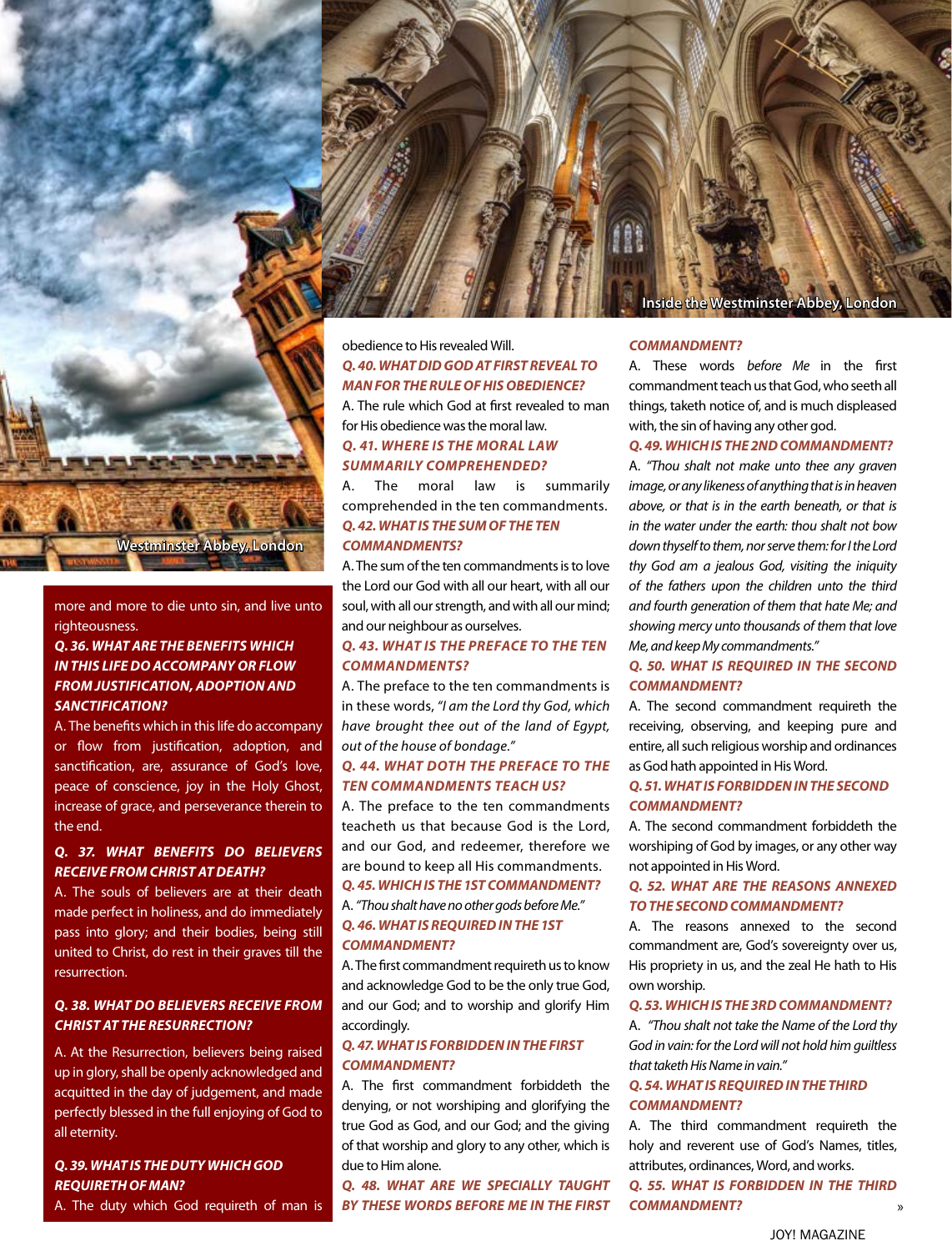# **THE WESTMINSTER CONFESSION OF FAITH**

A. The third commandment forbiddeth all profaning or abusing of anything whereby God maketh Himself known.

#### *Q. 56. WHAT IS THE REASON ANNEXED TO THE THIRD COMMANDMENT?*

A. The reason annexed to the third commandment is that however the breakers of this commandment may escape punishment from men, yet the Lord our God will not suffer them to escape His righteous judgement.

#### *Q. 57. WHICH IS THE 4TH COMMANDMENT?*

A. *"Remember the sabbath day, to keep it holy. Six days shalt thou labour, and do all thy work: but the seventh day is the sabbath of the Lord thy God: in it thou shalt not do any work, thou, nor thy son, nor thy daughter, thy manservant, nor thy maidservant, nor thy cattle, nor thy stranger that is within thy gates: for in six days the Lord made heaven and earth, the sea, and all that in them is, and rested the seventh day: wherefore the Lord blessed the sabbath day, and hallowed it."*

#### *Q. 58. WHAT IS REQUIRED IN THE FOURTH COMMANDMENT?*

A. The fourth commandment requireth the keeping holy to God such set times as He hath appointed in His Word; expressly one whole day in seven, to be a holy sabbath to Himself.

#### *Q. 59. WHICH DAY OF THE SEVEN HATH GOD APPOINTED TO BE THE WEEKLY SABBATH?*

A. From the beginning of the world to the resurrection of Christ, God appointed the seventh day of the week to be the weekly sabbath; and the first day of the week ever since, to continue to the end of the world, which is the Christian sabbath.

#### *Q. 60. HOW IS THE SABBATH SANCTIFIED?*

A. The sabbath is to be sanctified by a holy resting all that day, even from such worldly employments and recreations as are lawful on other days; and spending the whole time in the public and private exercises of God's worship, except so much as is to be taken up in the works of necessity and mercy.

#### *Q. 61. WHAT IS FORBIDDEN IN THE FOURTH COMMANDMENT?*

A. The fourth commandment forbiddeth the omission or careless performance of the duties required, and the profaning the day by idleness, or doing that which is in itself sinful, or by unnecessary thoughts, words or works, about our worldly employments or recreations.

#### *Q. 62. WHAT ARE THE REASONS ANNEXED TO THE FOURTH COMMANDMENT?*

A. The reasons annexed to the fourth commandment are, God's allowing us six days of the week for our own employments, His challenging a special propriety in the seventh, His own example, and His blessing the sabbath.

# *Q. 63. WHICH IS THE 5TH COMMANDMENT?*

A. "*Honour thy father and thy mother; that thy days may be long upon the land which the Lord thy God giveth thee."*

#### *Q. 64. WHAT IS REQUIRED IN THE FIFTH COMMANDMENT?*

A. The fifth commandment requireth the preserving the honour, and performing the duties, belonging to every one in their several places and relations, as superiors, inferiors or equals.

# *Q. 65. WHAT IS FORBIDDEN IN THE FIFTH COMMANDMENT?*

A. The fifth commandment forbiddeth the neglecting of, or doing anything against, the honour and duty which belongeth to every one in their several places and relations.

#### *Q. 66. WHAT IS THE REASON ANNEXED TO THE FIFTH COMMANDMENT?*

A. The reason annexed to the fifth commandment is a promise of long life and prosperity (as far as it shall serve for God's glory and their own good) to all such as keep this commandment.

# *Q. 67. WHICH IS THE 6TH COMMANDMENT?* A. *"Thou shalt not kill."*

*Q. 68. WHAT IS REQUIRED IN THE SIXTH COMMANDMENT?*



A. The sixth commandment requireth all lawful endeavours to preserve our own life, and the life of others.

#### *Q. 69. WHAT IS FORBIDDEN IN THE SIXTH COMMANDMENT?*

A. The sixth commandment forbiddeth the taking away of our own life, or the life of our neighbour unjustly...

#### *Q. 70. WHICH IS THE 7TH COMMANDMENT?*

A. "*Thou shalt not commit adultery."*

#### *Q. 71. WHAT IS REQUIRED IN THE SEVENTH COMMANDMENT?*

A. The seventh commandment requireth the preservation of our own and our neighbour's chastity, in heart, speech, and behaviour.

#### *Q. 72. WHAT IS FORBIDDEN IN THE SEVENTH COMMANDMENT?*

A. The seventh commandment forbiddeth all unchaste thoughts, words, and actions.

*Q. 73. WHICH IS THE 8TH COMMANDMENT?* A. *"Thou shalt not steal."*

#### *Q. 74. WHAT IS REQUIRED IN THE EIGHTH COMMANDMENT?*

A. The eighth commandment requireth the lawful procuring and furthering the wealth and outward estate of ourselves and others.

*Q. 75. WHAT IS FORBIDDEN IN THE EIGHTH COMMANDMENT?*

A. The eighth commandment forbiddeth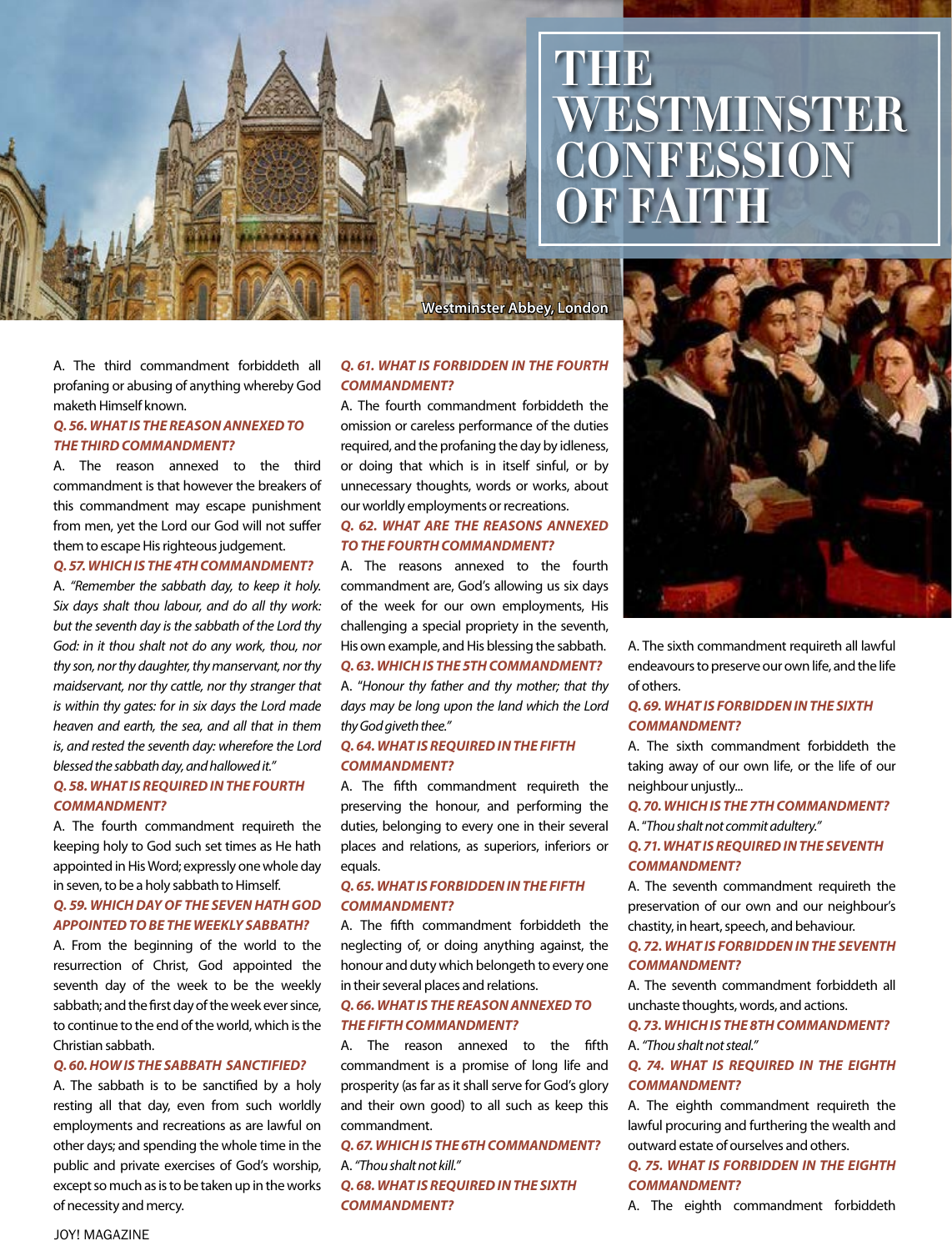

whatsoever doth or may unjustly hinder our own or our neighbour's wealth or outward estate.

#### *Q. 76. WHICH IS THE 9TH COMMANDMENT?*

A. *"Thou shalt not bear false witness against thy neighbour."*

#### *Q. 77. WHAT IS REQUIRED IN THE NINTH COMMANDMENT?*

A. The ninth commandment requireth the maintaining and promoting of truth between man and man, and of our own and our neighbour's good name, especially in witnessbearing.

#### *Q. 78. WHAT IS FORBIDDEN IN THE NINTH COMMANDMENT?*

A. The ninth commandment forbiddeth whatsoever is prejudicial to truth, or injurious to our own or our neighbour's good name.

#### *Q. 79. WHICH IS THE TENTH COMMANDMENT?*

A. *"Thou shalt not covet thy neighbour's house, thou shalt not covet thy neighbour's wife, nor his manservant, nor his maidservant, nor his ox, nor his ass, nor anything that is thy neighbour's." Q. 80. WHAT IS REQUIRED IN THE TENTH* 

# *COMMANDMENT?*

A. The tenth commandment requireth full contentment with our own condition, with a right and charitable frame of spirit toward our

# neighbour, and all that is his. *Q. 81. WHAT IS FORBIDDEN IN THE TENTH COMMANDMENT?*

A. The tenth commandment forbiddeth all discontentment with our own estate, envying or grieving at the good of our neighbour, and all inordinate motions and affections to anything that is his.

#### *Q. 83. ARE ALL TRANSGRESSIONS OF THE LAW EQUALLY HEINOUS?*

A. Some sins in themselves, and by reason of several aggravations, are more heinous in the sight of God than others.

### *Q. 85. WHAT DOTH GOD REQUIRE OF US THAT WE MAY ESCAPE HIS WRATH AND CURSE DUE TO US FOR SIN?*

A. To escape the wrath and curse of God due to us for sin, God requireth of us faith in Jesus Christ, repentance unto life, with the diligent use of all the outward means Christ communicateth to us the benefits of redemption.

### *Q. 86. WHAT IS FAITH IN JESUS CHRIST?*

A. Faith in Jesus Christ is a saving grace, whereby we receive and rest upon Him alone for salvation, as He is offered to us in the Gospel.

#### *Q. 87. WHAT IS REPENTANCE UNTO LIFE?*

A. Repentance unto life is a saving grace,

whereby a sinner, out of a true sense of his sin, and apprehension of the mercy of God in Christ, doth, with grief and hatred of his sin, turn from it unto God, with full purpose of, and endeavour after, new obedience.

## *Q. 88. WHAT ARE THE OUTWARD MEANS WHEREBY CHRIST COMMUNICATETH TO US THE BENEFITS OF REDEMPTION?*

A. The outward and ordinary means whereby Christ communicateth to us the benefits of redemption, are His ordinances, especially the Word, sacraments, and prayer; all which are made effectual to the elect for salvation.

#### *Q. 89. HOW IS THE WORD MADE EFFECTUAL TO SALVATION?*

A. The Spirit of God maketh the reading, but especially the preaching, of the Word, an effectual means of convincing and converting sinners, and of building them up in holiness and comfort, through faith, unto salvation.

#### *Q. 90. HOW IS THE WORD TO BE READ AND HEARD, THAT IT MAY BECOME EFFECTUAL TO SALVATION?*

A. That the Word may become effectual to salvation, we must attend thereunto with diligence, preparation and prayer; receive it with faith and love, lay it up in our hearts, and practice it in our lives.

» *Q. 91. HOW DO THE SACRAMENTS BECOME*